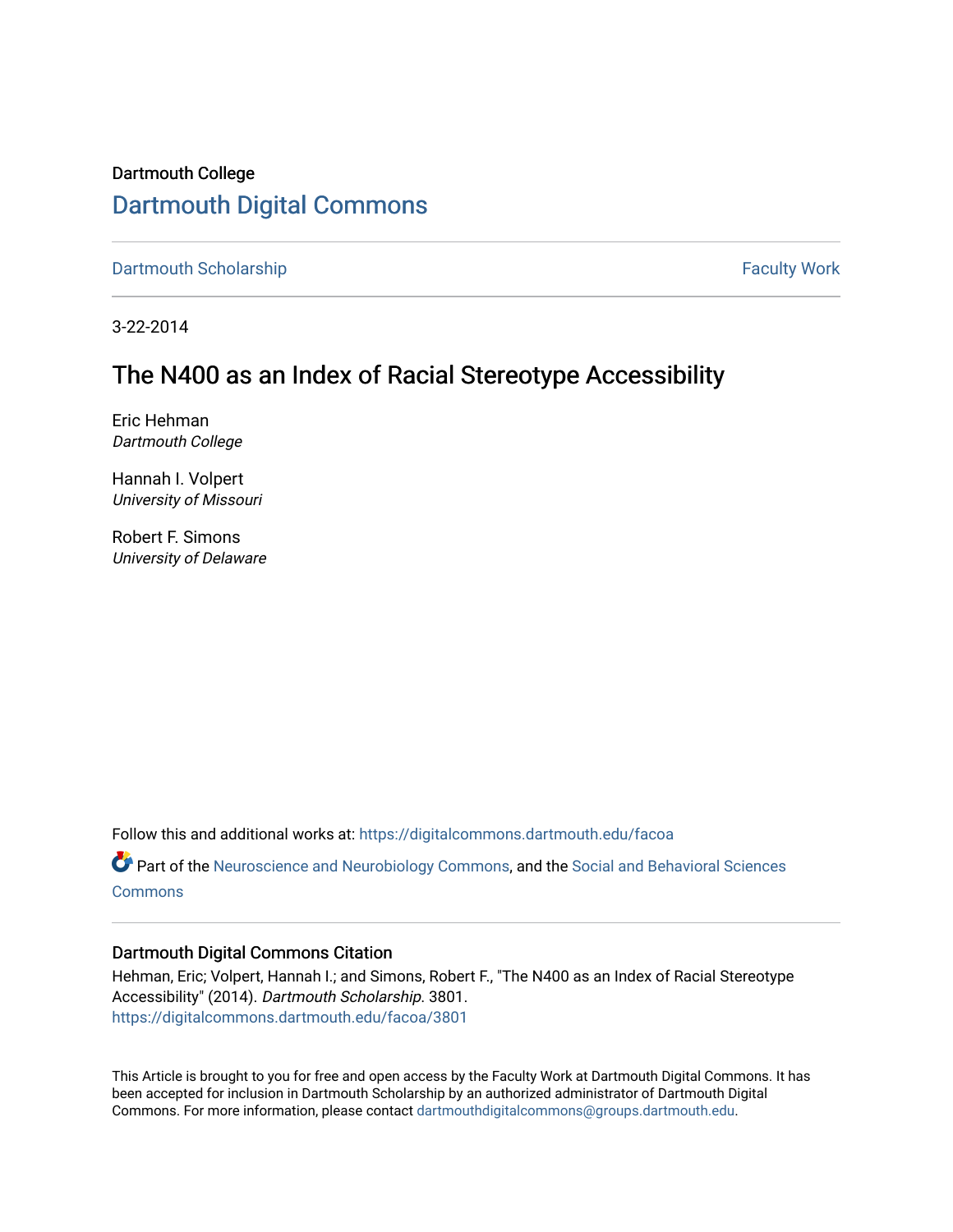# The N400 as an index of racial stereotype accessibility

Eric Hehman,<sup>1</sup> Hannah I. Volpert,<sup>2</sup> and Robert F. Simons<sup>3</sup>

<sup>1</sup>Department of Psychological and Brain Sciences, Dartmouth College, Hanover, NH 03755, USA, <sup>2</sup>Department of Psychological Sciences, University of Missouri, Columbia, MO 65211, USA, and <sup>3</sup>Department of Psychology, University of Delaware, Newark, DE 19716, USA

The current research examined the viability of the N400, an event-related potential (ERP) related to the detection of semantic incongruity, as an index of both stereotype accessibility and interracial prejudice. Participants' EEG was recorded while they completed a sequential priming task, in which negative or positive, stereotypically black (African American) or white (Caucasian American) traits followed the presentation of either a black or white face acting as a prime. ERP examination focused on the N400, but additionally examined N100 and P200 reactivity. Replicating and extending previous N400 stereotype research, results indicated that the N400 can indeed function as an index of stereotype accessibility in an interracial domain, as greater N400 reactivity was elicited by trials in which the face prime was incongruent with the target trait than when primes and traits matched. Furthermore, N400 activity was moderated by participants' self-reported explicit bias. More explicitly biased participants demonstrated greater N400 reactivity to stereotypically white traits following black faces than black traits following black faces. P200 activity was additionally associated with participants implicit biases, as more implicitly biased participants similarly demonstrated greater P200 reactivity to stereotypically white traits following black faces than black traits following black faces.

Keywords: N400; stereotyping; prejudice; P200; intergroup dynamics

#### INTRODUCTION

The complexities of human society necessitate the usage of stereotypes as cognitive shortcuts to sort social information. These shortcuts influence decision making regarding the targets of stereotypes ([Cuddy](#page-8-0) et al.[, 2007\)](#page-8-0), sometimes indirectly contributing to intergroup prejudice and discrimination. Recent work has turned to event-related potentials (ERPs) to study and measure the accessibility of stereotypes ([White](#page-9-0) et al[., 2009;](#page-9-0) Wang et al[., 2011](#page-9-0)), circumventing the limitations of the self-report and behavioral paradigms of previous work by examining underlying processes with greater temporal sensitivity. This research has specifically focused on a negative-going ERP occurring  $\sim$  400 ms after stimulus onset (the N400) due to its well-understood association with the ease of integrating a semantic stimulus with its current context [\(Kutas and Hillyard, 1984; Kutas and Federmeier, 2000\)](#page-9-0). The primary goal of this study was to replicate and extend this research by examining N400 responses to negative and positive stereotypes in an intergroup context. In addition, a secondary goal was to explore possible links between neural responses to congruent and incongruent stereotypes with participants' implicit and explicit racial bias.

## The N400

Theoretically rooted in conceptual priming and spreading activation, larger N400 reactivity reflects the difficulty of accessing information stored in semantic memory associated with a meaningful stimulus [\(Kutas and Federmeier, 2000](#page-9-0)). For example, the sentence 'Jordan was eaten by a DOORWAY' would elicit a larger N400 than 'Jordan was eaten by a DINOSAUR', as dinosaurs and eating are more semantically associated than doorways and eating. Although initially discovered examining incongruent words in sentences, research has since demonstrated that the N400 is elicited by incongruent word pairings ([Bentin](#page-8-0) [et al](#page-8-0)., [1985](#page-8-0)), words incongruent with music [\(Daltrozzo and Schoen, 2008](#page-9-0)) and incongruent words and images ([Nigam](#page-9-0) et al.[, 1992](#page-9-0)). This activity likely originates in the middle superior temporal lobes, associated with the representation of semantic information ([Lau](#page-9-0) et al.[, 2008](#page-9-0)).

Received 10 September 2012; Accepted 27 January 2013

Advance Access publication 5 February 2013

The first two authors contributed equally to this work.

Correspondence should be addressed to Eric Hehman, Department of Psychological and Brain Sciences, Dartmouth College, Hanover, NH 03755, USA. E-mail: Eric.Hehman@Dartmouth.edu

The N400 has only recently been explored as a method of assessing stereotype accessibility. Individuals who associate certain groups with particular characteristics should demonstrate larger N400s when presented with characteristics incongruent with those groups because they are less associated in memory, compared with congruent, more easily accessible stereotypes. Some evidence indicates that this is the case. For example, in research examining gender stereotypes, pairing 'women' with stereotypically male traits elicited greater N400 reactivity than when 'women' and stereotypically female traits were paired ([White](#page-9-0) et al[., 2009\)](#page-9-0). Other work has claimed that N400 variation can function to index prejudice, as shown by larger N400s exhibited by urban Chinese when positive adjectives were paired with disparaged rural outgroup migrant workers relative to when these adjectives were paired with the ingroup (Wang et al[., 2011\)](#page-9-0).

#### Stereotypes and prejudice

The conclusion that the N400 can function as an index of prejudice should be made tentatively, however, due to how stereotypes and prejudice are traditionally conceptualized. Stereotypes and prejudice are separate constructs, the former referring to associations between a specific group and meaningful behaviors or concepts, whereas the latter refers to evaluative biases regarding a group, typically negative in nature ([Dovidio](#page-9-0) et al[., 1986](#page-9-0)). Awareness of stereotypes does not necessitate biased thoughts or behavior. Indeed, a growing literature suggests that each may depend on separate neural processes and predict different forms of discriminatory behavior [\(Dovidio](#page-9-0) et al., 2002; [Amodio and Devine, 2006](#page-8-0); [Amodio, 2008\)](#page-8-0). Should N400 activity be driven only by the difficulty of accessing information stored in semantic memory, then it may be better characterized as indexing stereotype accessibility, rather than negative or positive evaluations of an outgroup (i.e. prejudice).

Recent research contrasting sequential with evaluative priming is consistent with this interpretation. Sequential priming is used to investigate how concepts may be associated in memory [\(Bargh and](#page-8-0) [Chartrand, 2000](#page-8-0)) and involves a prime quickly followed by a target. Participants make non-evaluative decisions about each target, such as whether it is a word or non-word [\(Neely, 1991\)](#page-9-0). Participants are typically faster and more accurate in identifying target words primed by related than unrelated words. Evaluative priming, on the other hand,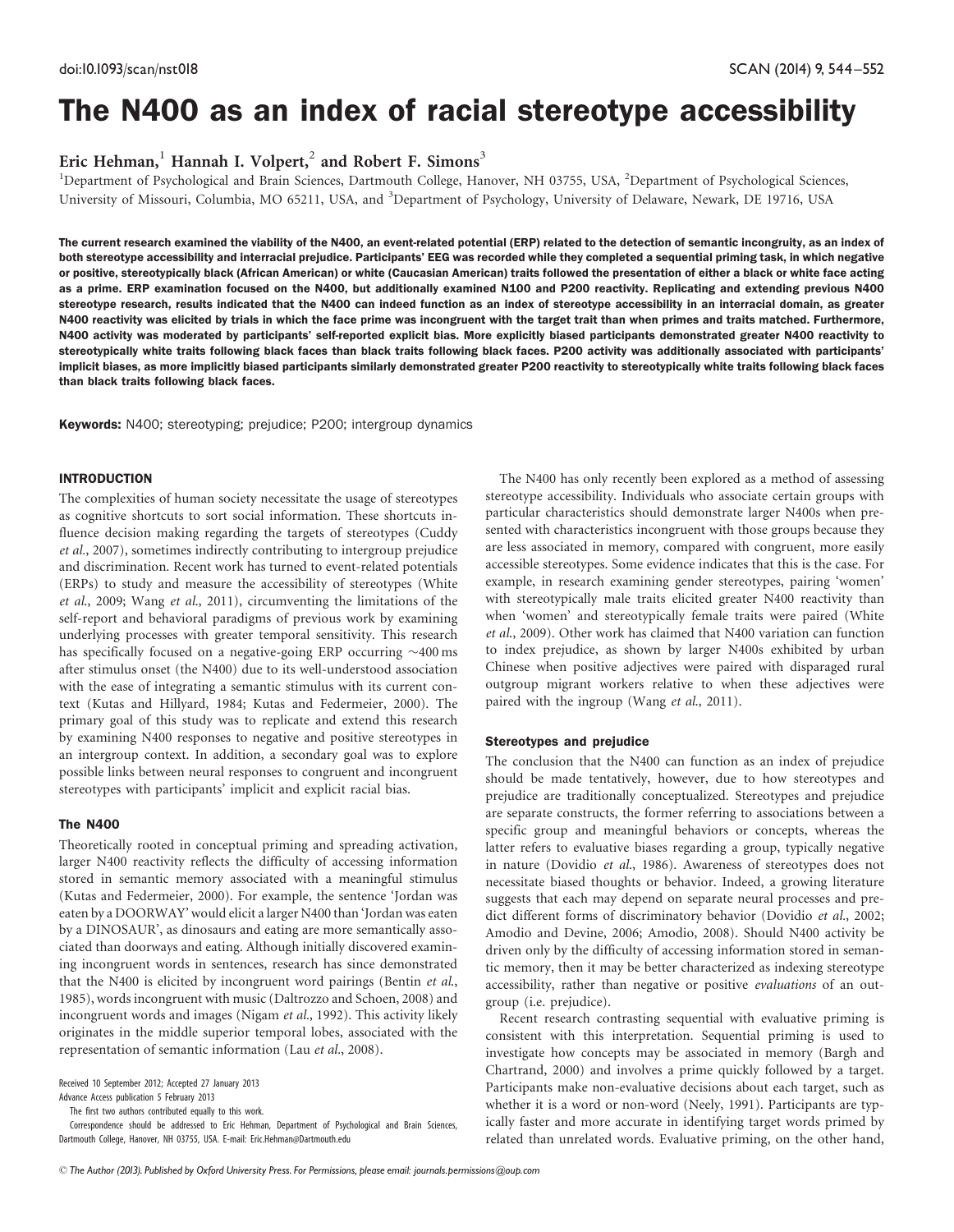occurs when negatively or positively valenced primes facilitate evaluative responses to targets congruent in valence. Thus, semantic priming occurs when the meaning of a prime and target are associated, whereas evaluative priming is evident when the prime and target share a valence, but not necessarily a meaning. Although seemingly similar, unique neural responses to each paradigm indicate the processes involved may be distinct; evaluative priming solely influenced the magnitude of the late positive potential (LPP), and not the N400 ([Herring](#page-9-0) et al.[, 2011](#page-9-0)). This finding indicates that semantic and evaluative priming may be driven by separable neural mechanisms and that the N400 may not be elicited by the negative and positive evaluations required for prejudice, thus being indicative solely of stereotype accessibility.

#### N400 and prejudice

Despite evidence that evaluative biases may not be involved in the N400 directly, the possibility remains that this component can be utilized as an indirect measure of prejudice. Both positively and negatively valenced stereotypes exist for many groups, are learned and subject to reinforcement in memory [\(Gaertner and McLaughlin, 1983\)](#page-9-0). Thus, an individual who strongly associates a group with negative stereotypes might demonstrate a large N400 to positive associations with that group. A disparity in N400s elicited by negative and positive traits might be indirectly associated with participant behavior, just as stereotypes exert an influence on behavior (Cuddy et al[., 2007\)](#page-8-0). A physiological indicator of stereotype accessibility or prejudice would be extremely valuable due to the social desirability difficulties inherent in conscious or self-reported measures of bias [\(Dienstbier, 1970; Plant](#page-9-0) [and Devine, 1998\)](#page-9-0).

Indeed, some research has attempted to examine the link between N400 reactivity and prejudice (Wang et al[., 2011\)](#page-9-0). However, the confounding of the valence and stereotypicality of the target traits utilized in this research limit the conclusions that can be drawn regarding stereotype accessibility. For instance, 'clean', although positively valenced, is more stereotypically associated with urban Chinese than rural migrant workers, as the latter group performs hard labor in 'distasteful jobs that the city residents are unwilling to do' ([Wang](#page-9-0) et al., [2011,](#page-9-0) p. 104). Should more controlled, negative and positive, stereotypically ingroup and outgroup traits be utilized, the role of negatively or positively valenced incongruities in driving N400 variation might be explored.

Building on the above framework, our secondary goal was to explore links between ERPs and measures of implicit and explicit racial bias. Interpreting brain activity as a psychological phenomenon can be misleading absent corroboration with other measures ([Guglielmi, 1999;](#page-9-0) [Amodio, 2008](#page-8-0)). This issue is particularly problematic for existing N400 research on stereotyping, as N400 activity has not yet been linked to more traditional, implicit and explicit measures of bias. Explicit biases are consciously endorsed beliefs and judgments ([Mitchell](#page-9-0) et al.[, 2005\)](#page-9-0) predicting consciously controlled behaviors such as verbal bias during intergroup interactions ([Dovidio](#page-9-0) [et al.](#page-9-0), [2002\)](#page-9-0) or decreased political support for President Obama ([Hehman](#page-9-0) et al.[, 2010\)](#page-9-0). Implicit biases, on the other hand, generally manifest without an individual's awareness [\(Greenwald and Banaji, 1995](#page-9-0)) and predict unconscious behavior, such as negative non-verbal gestures or facial expressions during interracial interactions [\(Dovidio](#page-9-0) et al., [2002\)](#page-9-0), or seating distance from an outgroup member [\(Amodio and](#page-8-0) [Devine, 2006](#page-8-0)).

#### The current research

In summary, the question of whether the N400 can be utilized as an index of prejudice is currently unresolved. The current research sought to test this possibility in a semantic priming paradigm, while simultaneously replicating the limited research examining the N400 and stereotype accessibility. Specifically, we examined ERPs following both negative and positive, stereotypically in- and outgroup traits in an inter-racial context.

EEG was recorded while participants completed a semantic priming task, seeing first a black or white face prime, followed by negative and positive words stereotypically characteristic of blacks and whites. ERP analysis focused on the N400, but additionally examined the N100, associated with early attentional processes (Hillyard and Münte, 1984), and the P200, associated with greater attention to negative, threatening stimuli [\(Bartholow](#page-8-0) et al.[, 2003\)](#page-8-0) and implicated in implicit bias [\(Correll](#page-8-0) et al.[, 2006](#page-8-0); [Payne, 2006;](#page-9-0) He et al[., 2009\)](#page-9-0). ERP components were then examined for relationships with both implicit bias, collected during separate experimental sessions using the Implicit Association Test (IAT; [Greenwald](#page-9-0) et al., 2003) and self-reported explicit bias, as measured by the Attitudes Toward Blacks (ATB) scale [\(Brigham, 1993\)](#page-8-0).

# METHOD

#### Participants and design

Participants included 32 white, right-handed undergraduates (14 male) who participated for partial course credit in a 2(Prime: Black, White)  $\times$  2(Valence: Negative, Positive)  $\times$  2(Congruence: Congruent, Incongruent) repeated measures design.

#### Stimuli

Face primes for the sequential priming task were color photos of 36 whites and 36 blacks with neutral expressions. Negative and positive, stereotypically black and white traits were selected from previous research on stereotype content ([Kawakami and Dovidio, 2001](#page-9-0); [Madon](#page-9-0) et al[., 2001](#page-9-0)) and included based on pilot testing during which 35 participants evaluated 95 traits first on a stereotypically black  $= 1$  to white  $= 7$  and then a positive  $= 1$  to negative  $= 7$  continuum. Nine traits evaluated as most black/positive (e.g. athletic), black/negative (e.g. hostile), white/positive (e.g. educated) and white/negative (e.g. spoiled) were selected, resulting in a total of 36 traits. Across race, traits were rated as equally negative and positive,  $F(1, 34) = 0.26$ ,  $P = 0.612$  and did not vary in length by race  $F(1,32) = 0.00$ ,  $P = 1.000$  or valence condition  $F(1,32) = 0.51$ ,  $P = 0.482$  (Table 1).

Table 1 Target traits and mean evaluations of negative to positive valence from pilot

| Black positive        | Mean | White positive  | Mean |
|-----------------------|------|-----------------|------|
| Athletic              | 6.29 | Educated        | 6.46 |
| Cultural              | 5.86 | Industrious     | 5.21 |
| <b>Humorous</b>       | 6.29 | Managerial      | 6.35 |
| Masculine             | 6.14 | Rich            | 6.04 |
| Muscular              | 5.71 | Smart           | 6.56 |
| Rhythmic              | 5.71 | <b>Trusting</b> | 6.17 |
| Strong                | 5.86 | Wealthy         | 5.83 |
| Well-built            | 6.29 | Well-traveled   | 5.00 |
| <b>Black negative</b> | Mean | White negative  | Mean |
| Armed                 | 2.67 | Boring          | 2.78 |
| Delinquent            | 1.43 | Greedy          | 2.08 |
| Hostile               | 1.71 | Pasty           | 2.67 |
| On welfare            | 1.14 | Prejudiced      | 2.04 |
| Poor                  | 1.29 | Pretentious     | 2.50 |
| Quick tempered        | 2.00 | Shallow         | 2.28 |
| Unemployed            | 1.29 | Spoiled         | 2.12 |
| Violent               | 1.14 | Whiny           | 2.28 |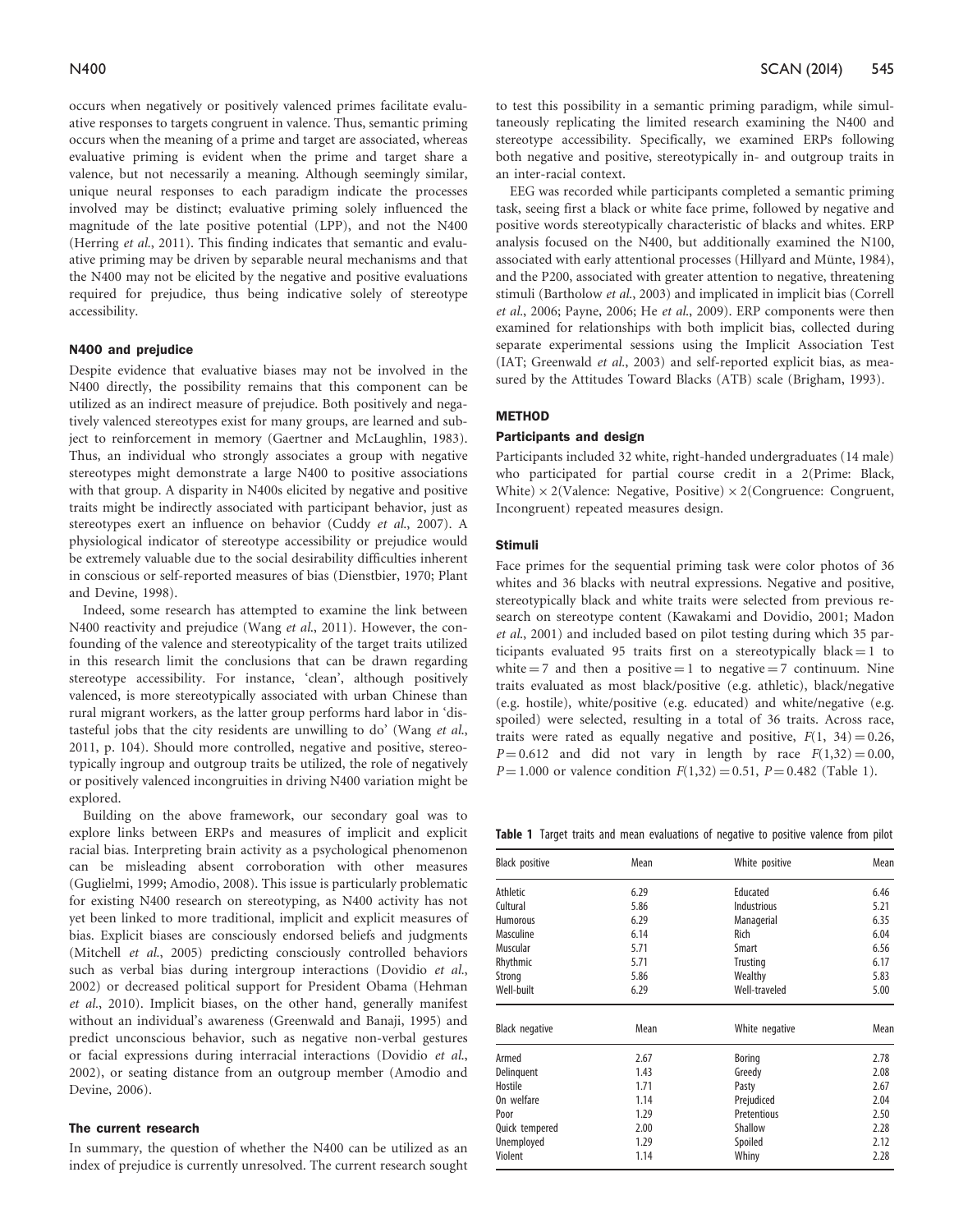#### Procedure

#### Electroencephalography collection

Participants received a general description of the experiment while being fitted with an electrode cap and then completed the sequential priming task. The task was presented on a 17 inch CRT monitor using Presentation (Neurobehavioral Systems). For each trial, the participant would see either a black or white face, followed by a negative or positive trait that was either stereotypically congruent (e.g. a black stereotype following a black face) or incongruent (e.g. a white stereotype following a black face) with the face prime. As explicit tasks increase the magnitude of the N400 ([Chwilla](#page-8-0) et al.[, 2000](#page-8-0)), participants rated the traits as negative or positive by response pad, using their left and right index fingers, the assignment of which was counterbalanced across participants. After a 5-trial practice block, participants completed 4 blocks of 72 trials each, for a total of 288 trials. Condition was randomized within block. On each trial, a fixation cross appeared for 500 ms. Facial primes were then presented for 500 ms, followed by a 500 ms blank screen before the target trait was presented for 1000 ms. A 1000 ms blank screen followed, after which the program proceeded to the next trial regardless of response.

#### Implicit and explicit bias measures

Participants were pretested before the experimental session to assess their explicit attitudes regarding blacks on the ATB ([Brigham, 1993;](#page-8-0)  $\alpha$  = 0.81). Higher values indicate more positive feelings toward blacks, or less explicit bias. Following EEG collection ( $M = 2.6$  days, s.d.  $= 4.11$ ) days,  $range = 13$  days), participants completed an evaluative IAT [\(Gaertner and McLaughlin, 1983\)](#page-9-0) in a different location as part of a presumably unrelated experiment, scored as recommended by [Greenwald](#page-9-0) et al. [\(2003\).](#page-9-0) Participants were randomly presented with stimuli consisting of 6 white faces, six black faces, six 'good' adjectives (e.g. joy), and six 'bad' adjectives (e.g. cancer) that were evaluative in nature. Categories were paired creating either congruent (African American and Bad, European American and Good) or incongruent (African American and Good, European American and Bad) associations. Faces and adjectives presented in the IAT were different from those presented during the sequential priming task. Participants categorized each stimulus via response pad. Order of presentation was counterbalanced. Higher values indicate greater ingroup evaluative bias. Participants were compensated in the form of \$5 or course credit. As expected, implicit (IAT D:  $M = 0.37$ , s.d.  $= 0.35$ ) and explicit bias  $(M = 5.14, s.d. = 1.00)$  were not correlated  $(r = -0.033, P = 0.867)$ .

#### Data acquisition and reduction

EEG data were collected from 32 Ag/AgCl electrodes embedded in an electrode cap. During recording, all activity was average referenced, while AFz served as the ground site. Electrode impedances were kept below 20 KΩ. Advanced Neuro Technology (ANT) acquisition hardware (Advanced Neuro Technology, Enschede, The Netherlands) was used to amplify, digitize (512 Hz) and filter (bandpass 0.1–30 Hz) the EEG signal. The EEG was corrected for eyeblinks using Advance Source Analysis software from ANT. Trials exceeding  $\pm 75 \mu$ V were rejected before signal averaging.

To create ERPs, EEG was digitally re-referenced offline to the average of the mastoids. As the stimulus-onset asynchrony (SOA) was 1000 ms, epochs associated with each face–trait pair were time locked to the presentation of the trait stimulus, rather than facial prime. Trials with too many artifacts or with a participant response that did not match the predetermined valence of the trait presented were excluded from further analysis. Subjects with fewer than 20 usable trials in any of the 8 conditions were removed from analysis  $(n = 7)$ . Two additional participants were removed for failure to follow

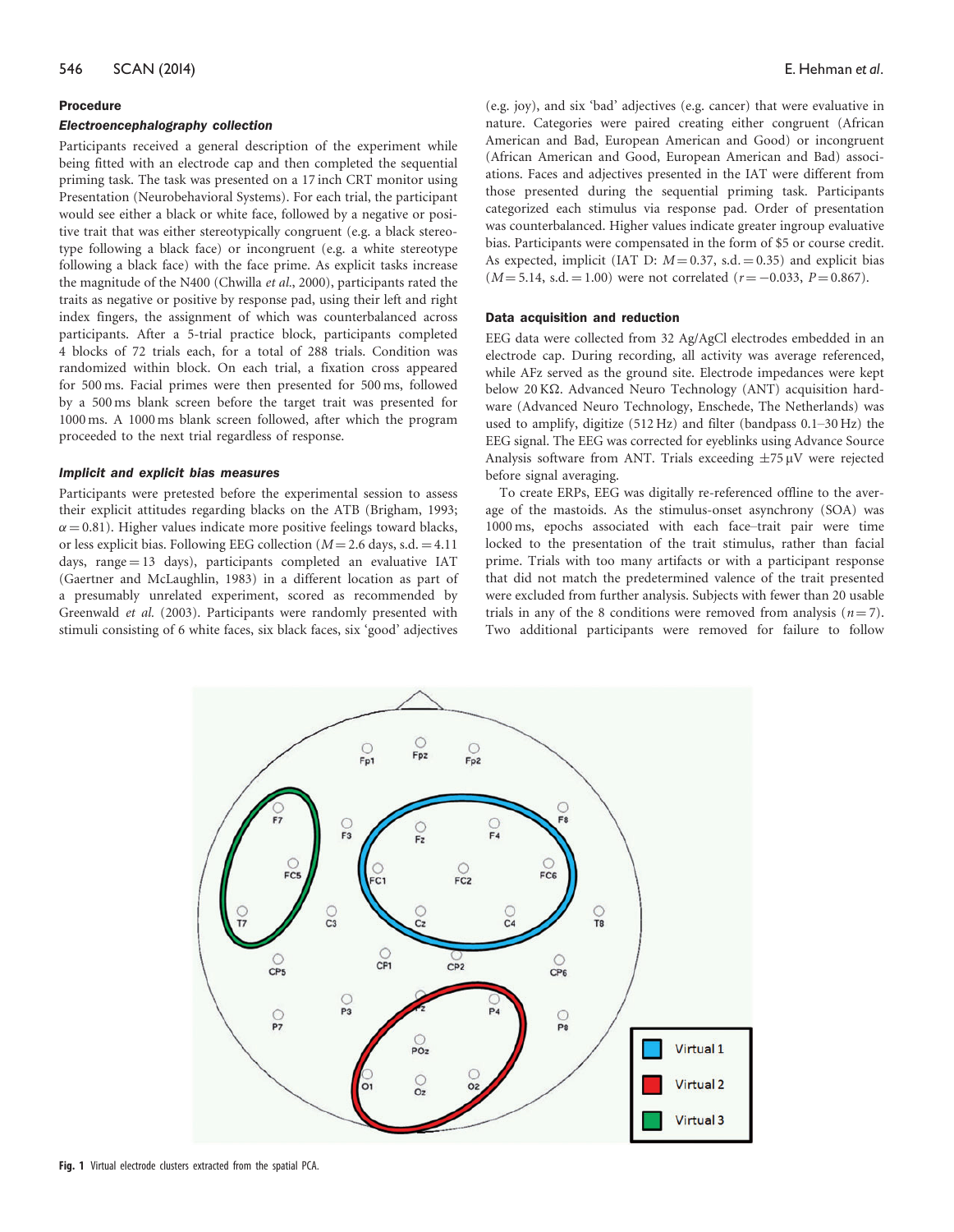

Fig. 2 ERP at virtual electrode 1 (A) compared with temporal PCA loadings (B) used to identify the N100 (Component 6), the P200 (Component 3) and N400 (Component 1).

directions, resulting in 23 participants (7 male) suitable for data analysis. Each average was baseline corrected by subtracting the average voltage occurring during the 200 ms before stimulus onset from the entire average.

To reduce the dimensionality of the data, a spatial principle components analysis (PCA) was conducted on individual averages of each condition. The spatial PCA identifies and forms virtual electrodes from clusters of highly correlated electrodes and captures the variance uniquely associated with the scalp distribution of the ERPs ([Spencer](#page-9-0) et al.[, 2001\)](#page-9-0). Four virtual electrode clusters emerged from the spatial PCA accounting for 85.2% of the variance (Figure 1; Cluster 4 was excluded as it closely related to activity at the two mastoids). Next, virtual ERPs were derived from the 'factor scores' for each participant, condition and virtual electrode at all time points. Virtual ERPs were then submitted to a temporal PCA, analyzing the covariance among time points for the 4 spatial factors, 8 experimental conditions and 23 participants to identify distinct components across time. Six temporal components from the PCA were extracted that accounted for 92% of the variance before varimax rotation. The temporal components were visually examined in conjunction with the virtual ERPs (Figure 2) to identify three temporal components of interest: N100 (Component 6), P200 (Component 3) and N400 (Component 1). We statistically analyzed all three temporal components at Virtual Electrode 1, where the amplitude for each was maximal. Components 2 and 4 were not analyzed because they reflected variance prior and subsequent to the epoch containing the ERP, and Component 5 was not analyzed as it did not reflect activity associated with Virtual Electrode 1.

#### RESULTS

We first present preliminary analysis regarding behavioral response latencies during the task. We then examine the primary hypotheses regarding N400 variance across conditions, before additionally investigating N100 and P200 variation. Finally, we move on to exploring our secondary hypotheses regarding the relationships between ERP components and measures of implicit and explicit bias. We observed no effects of gender, and the analyses reported below collapse across this dimension.

#### Statistical approach

Our primary hypotheses were tested by subjecting response latencies and ERP components to a 2(Prime: Black, White)  $\times$  2(Valence of target: Negative, Positive)  $\times$  2(Congruence: Congruent, Incongruent) repeated measures analysis of variance (ANOVA).

A different approach was utilized to examine our secondary hypotheses relating ERP components and prejudice measures. ERP difference scores were created to examine the effect of congruence, initially collapsing across valence, for each ERP component. These difference scores were created by subtracting ERP activity for incongruent conditions from congruent conditions, separately across race: (black  $congruent - black incongruent)$  and (white congruent  $-$  white incongruent]. In other words, an average of the ERPs elicited in trials where black faces were followed by words stereotypically associated with whites were subtracted from an average of the ERPs elicited in trials where black faces were followed by words stereotypically associated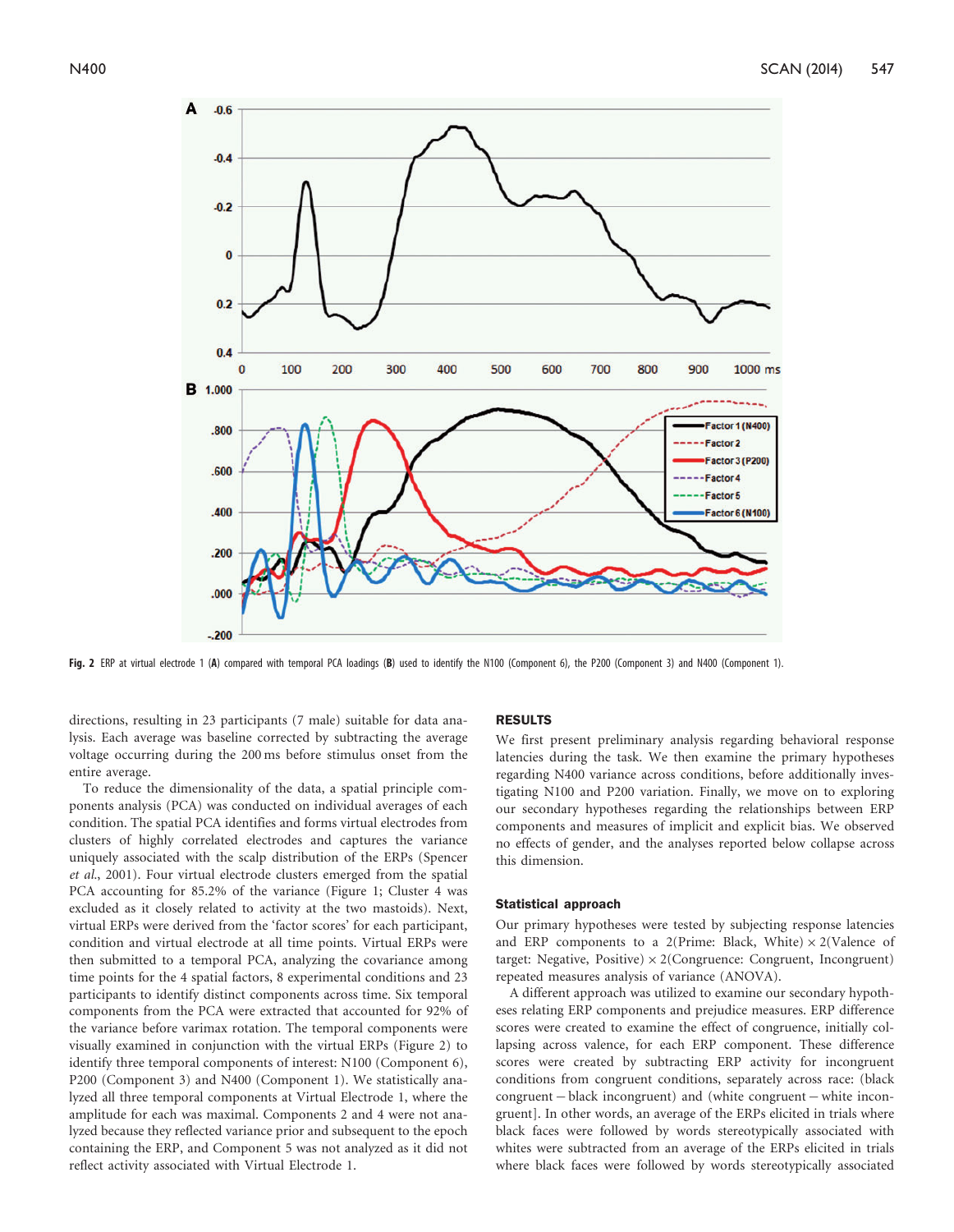with blacks. The same was done for trials with white primes. In separate analyses, implicit and explicit bias scores were then regressed on both (black congruent – black incongruent) and (white congruent – white incongruent] difference scores simultaneously. Significant prediction of these difference scores is analogous to within-subject moderation ([Judd](#page-9-0) et al.[, 2001\)](#page-9-0). Because these initial difference scores collapsed across the valence of trait to examine the effects of incongruence, additional difference scores were created for select follow-up analyses to explore the role of trait valence in eliciting responses.

#### Response latencies

The ANOVA revealed two main effects of response latencies. Participants responded more quickly both to traits primed by black faces,  $F(1, 22) = 6.16$ ,  $P = 0.021$ ,  $\eta_p^2 = 0.22$ , and to negatively valenced traits,  $F(1, 22) = 5.33$ ,  $P = 0.031$ ,  $\dot{\eta}_p^2 = 0.20$ . No other effects or interactions were present. Response latencies were not correlated with ERP activity.

# ERP reactivity across conditions N400

The ANOVA examining N400 reactivity revealed a main effect of congruence,  $F(1, 22) = 4.88$ ,  $P = 0.038$ ,  $\eta_p^2 = 0.18$ . Larger negative deflections were demonstrated in response to incongruent  $(M = -0.808,$ s.d.  $= 0.80$ ) than congruent face-trait pairings ( $M = -0.720$ , s.d.  $=$ 0.80), indicating that counter-stereotypical traits were more difficult to access (see Figure 3 for raw ERPs). This result conceptually replicates and extends previous research finding greater N400 reactivity for incongruent gender stereotypes (White et al[., 2009](#page-9-0)) by demonstrating the effect with a different task, SOA and stereotype group. Importantly, neither the prime  $\times$  valence  $\times$  congruence interaction,  $F(1, 22) = 1.63$ ,  $P = 0.215$ , nor the two-way interactions predicting N400 reactivity were significant. Together, these results indicate that across all participants, stereotypes incongruent with blacks or whites, or stereotypes negative or positive in nature, did not differentially or multiplicatively elicit N400 activity. Rather, consistent with a non-evaluative interpretation of N400 reactivity, only congruence influenced N400 responses.

#### N100

A main effect of race of face prime emerged,  $F(1, 22) = 6.48$ ,  $P = 0.018$ ,  $\eta_p^2 = 0.23$ . Larger N100s were elicited by traits following black than white faces.

#### **P200**

A main effect of valence was evident, with greater P200 activity to negative traits,  $F(1, 22) = 6.69$ ,  $P = 0.017$ ,  $\eta_p^2 = 0.23$ , qualified by a three-way Prime  $\times$  Valence  $\times$  Congruence interaction,  $F(1, 22) =$ 9.31,  $P = 0.006$ ,  $\eta_p^2 = 0.30$  (Figure 4). Simple effects revealed that following black face primes, incongruent negative traits elicited greater P200 reactivity than incongruent positive traits,  $F(1, 22) = 9.17$ ,  $P = 0.006$ ,  $\eta_p^2 = 0.29$ . An opposite effect occurred following white face primes, as congruent negative traits elicited greater P200 reactivity than congruent positive traits,  $F(1, 22) = 6.12$ ,  $P = 0.022$ ,  $\eta_p^2 = 0.22$ . Greater P200 amplitudes to negative vs positive stimuli is consistent with previous research ([Bartholow](#page-8-0) et al., 2003), although the differential elicitation of the P200 by incongruent traits following a black prime and congruent traits following a white prime is novel. We return to interpreting this result in the Discussion.

#### Relationships with implicit and explicit bias

We next examined our secondary hypotheses regarding how differential N400 reactivity might correlate with more traditional measures of implicit and explicit bias. Each ERP component was examined, but N100 activity was not moderated by implicit or explicit biases.

#### N400

As the N400 is a negative-going deflection, a difference score with a positive value indicates a larger N400 to incongruent compared with congruent face–trait pairings. We first examined whether more explicitly biased participants would demonstrate greater N400 reactivity than low-bias participants. ATB scores were regressed upon both black and white congruence difference scores simultaneously. Explicitly biased participants exhibited larger differences than low-bias participants in N400 activity between black congruent and incongruent trials  $(\beta = -0.598, P = 0.003)$  (Figure 5), but not on white trials  $(\beta = -0.038, P = 0.837)$ . In other words, the more explicitly biased the participant, the greater the N400 displayed to stereotypically white traits following a black face (compared with stereotypically black traits following a black face).

The above analysis collapsed across stereotype valence. Thus, to explore whether the effect was particularly driven by N400 reactivity to negative or positive stereotypes, two additional difference scores contrasting N400 reactivity elicited by negative or positive stereotypes were simultaneously regressed on ATB scores. Again, the more

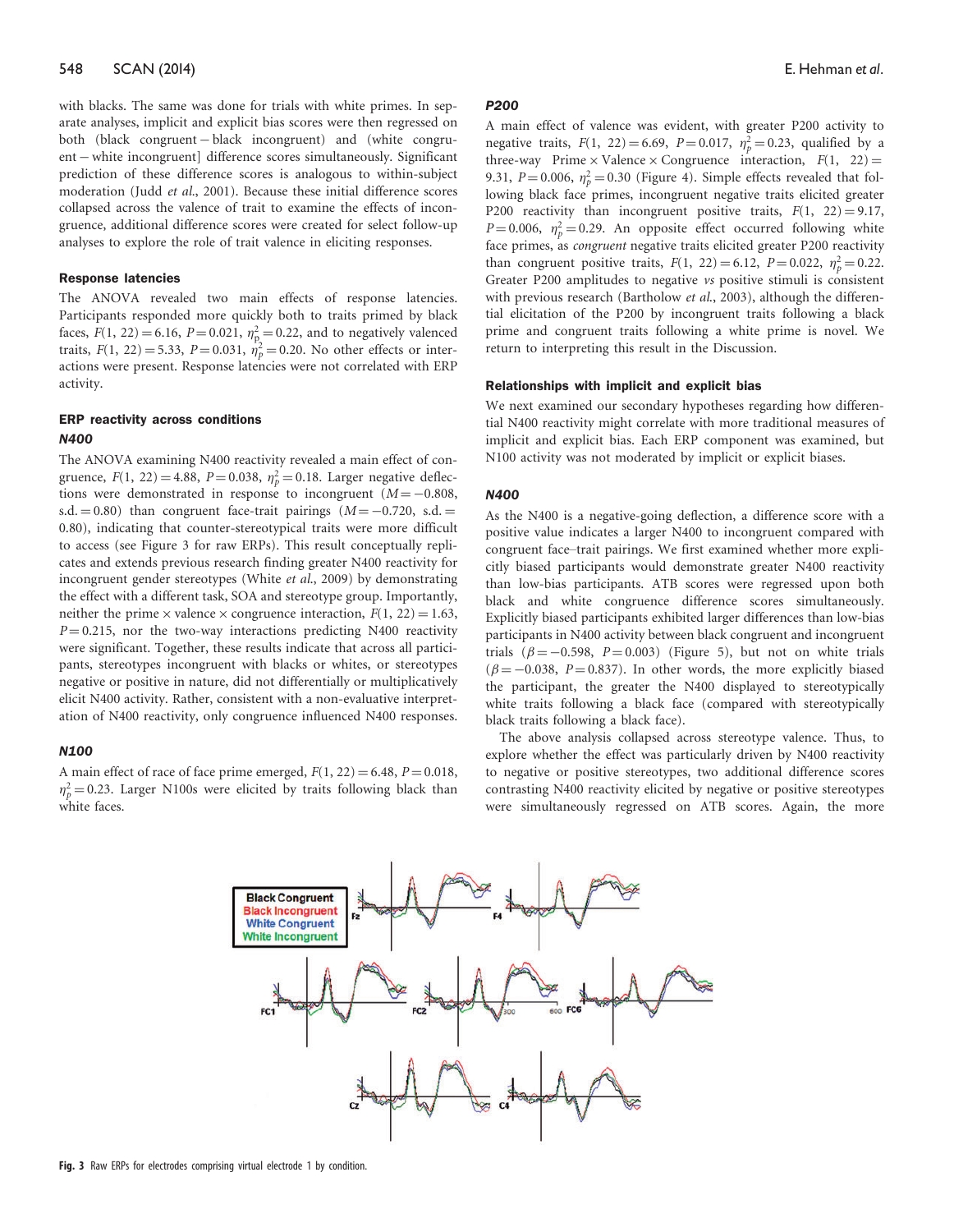

Fig. 4 P200 factor scores by condition.



Fig. 5 (A and B) ERPs at virtual electrode 1. Black congruent conditions contrasted with black incongruent conditions for both low (A; bottom half) and high (B; upper half) explicitly biased participants. (C) Correlation between difference in black congruent vs black incongruent conditions and ATB scores across all participants.

explicitly biased the participant, the greater the N400 demonstrated to stereotypically white traits following a black face. Results indicated that N400s elicited by both incongruent positive  $(\beta = -0.436, P = 0.031)$ and incongruent negative traits ( $\beta = -0.692$ ,  $P = 0.001$ ) were contributing uniquely to the relationship with explicit bias, although the effect was larger regarding negative traits.

Consistent with these results, N400 morphology varied between low and high explicitly biased participants (Figure 5). For participants lower in explicit bias, N400 activity was evident for approximately 300 ms, but for participants higher in explicit bias, N400 activity persisted for an additional 250 ms, indicating that individuals with greater explicit bias engaged in more prolonged processing. We return to this unexpected result in the Discussion.

Differential N400 reactivity between congruent and incongruent conditions following black primes robustly explained  $\sim$ 42% of the variance in ATB scores ( $R^2$  = 0.417). No other effects regarding ATB scores were evident. As the N400 indexes the difficulty in accessing associated information (Nigam et al[., 1992\)](#page-9-0), this result indicates that more explicitly biased participants may have struggled to incorporate both negative and positive stereotypically white traits with the context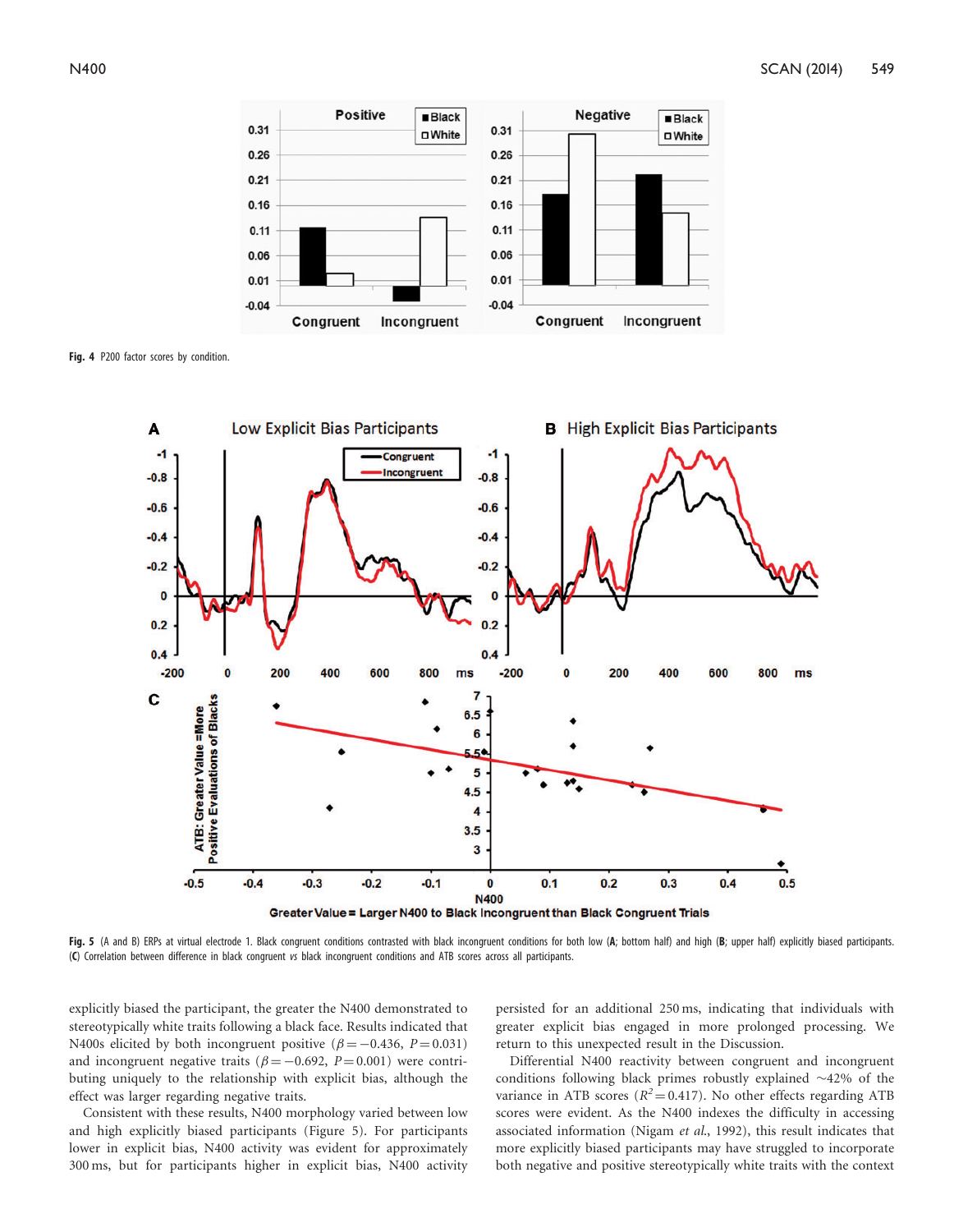

Greater Value = Larger P200 to Black Congruent than Incongruent Trials

Fig. 6 Correlation between difference in black congruent vs black incongruent conditions and IAT scores across all participants.

of black faces. Implicit bias was not related to N400 activity in any condition.

#### P200

An analysis identical to that conducted with the N400 was conducted regarding variation on the P200. Implicit and explicit bias scores were regressed on the same series of condition-based difference scores. Unlike N400 reactivity, explicit bias did not predict differential P200 activity between any conditions.

Implicit bias, on the other hand, did predict differential P200 reactivity between conditions. Individuals with greater implicit bias demonstrated greater P200 reactivity differences between congruent and incongruent trials primed by black faces ( $\beta = -0.560$ ,  $P = 0.014$ ), but not trials primed by white faces ( $\beta = -0.245$ ,  $P = 0.247$ , than low bias participants. Thus, the more implicitly biased the participant, the greater the P200 elicited by stereotypically White traits following a black face (compared with stereotypically black traits following a black face) (Figure 6).

We again simultaneously regressed the difference scores examining the effect of negative or positive valence on IAT scores. Neither relationship was significant ( $ps > 0.1$ ), indicating that stereotype valence was not contributing uniquely. Congruence alone drove the effect. Differential P200 reactivity between congruent and incongruent conditions following black primes explained  $\sim$ 28% of the variance in the IAT ( $R^2$  = 0.284). No other relationships with IAT scores were present.

#### **DISCUSSION**

The current research examined the viability of assessing N400 reactivity to congruent and incongruent associations as an index of both stereotype accessibility and interracial prejudice. The current findings replicate previous research demonstrating greater N400 reactivity to stereotype–incongruent than to congruent associations, but with important methodological and theoretical differences. First, results were obtained regarding black and white stereotypes, instead of gendered stereotypes (White et al[., 2009](#page-9-0)). In addition, the results demonstrate that the N400 effect manifests even when stereotypes were unrelated to the task (evaluating words as negative or positive). In previous work, participants explicitly indicated whether target words matched the primes. That N400 reactivity was elicited even when participants were not explicitly associating targets and primes hints at the automatic nature of the association, supporting a spreading activation interpretation of the N400 ([Franklin](#page-9-0) et al.[, 2007\)](#page-9-0). However, the racial element of this task may have been apparent to participants, and therefore, although it is clear that this task was less explicit than previous research, conclusive inferences regarding automaticity cannot be made.

Furthermore, N400 reactivity was demonstrated with a task including a 1000 ms SOA. Research indicates that evaluative priming does not occur with SOAs of greater than  $\sim$ 300 ms ([Hermans](#page-9-0) et al., 2001, [2003; Gawronski](#page-9-0) et al., 2005; [Castner](#page-8-0) et al., 2007). Thus, the present result reinforces the semantic, rather than evaluative, nature of our paradigm, as well as indicating that separable neural systems may be involved with evaluative and semantic priming effects. The current research did not find differing response latencies for congruent and incongruent trials typically obtained in the above stereotype and evaluative priming research. However, given that the SOAs used in the current paradigm (1000 ms) were longer than is typical in this type of research, this absence may be unsurprising. Regardless, researchers interested in response latencies should note this difference.

In addition, the race-based stereotypes in the current work were sociopolitically charged, and participants would likely have been reluctant or unable to explicitly acknowledge the strength of their associations. The current results theoretically extend previous work by demonstrating that the N400 can be used as a metric of stereotype accessibility even in domains where social desirability is a salient issue. This result highlights the utility of the N400 for researchers interested in examining stereotype-accessibility in various domains.

The secondary goal of this study was to examine whether N400 reactivity could be extended to examine individual prejudices by contrasting N400 reactivity to both positively and negatively valenced stereotypes. Our approach was to correlate differences in individuals' responses to valenced conditions with more traditional and validated measures of interracial prejudice: self-report measures and the IAT. Indeed, a strong relationship was evident between N400 activity and self-reported explicit racial bias, as racially biased participants demonstrated particularly strong reactivity to stereotypically white words following black faces. Interestingly, both negatively and positively valenced stereotypes were independently involved in self-reported bias.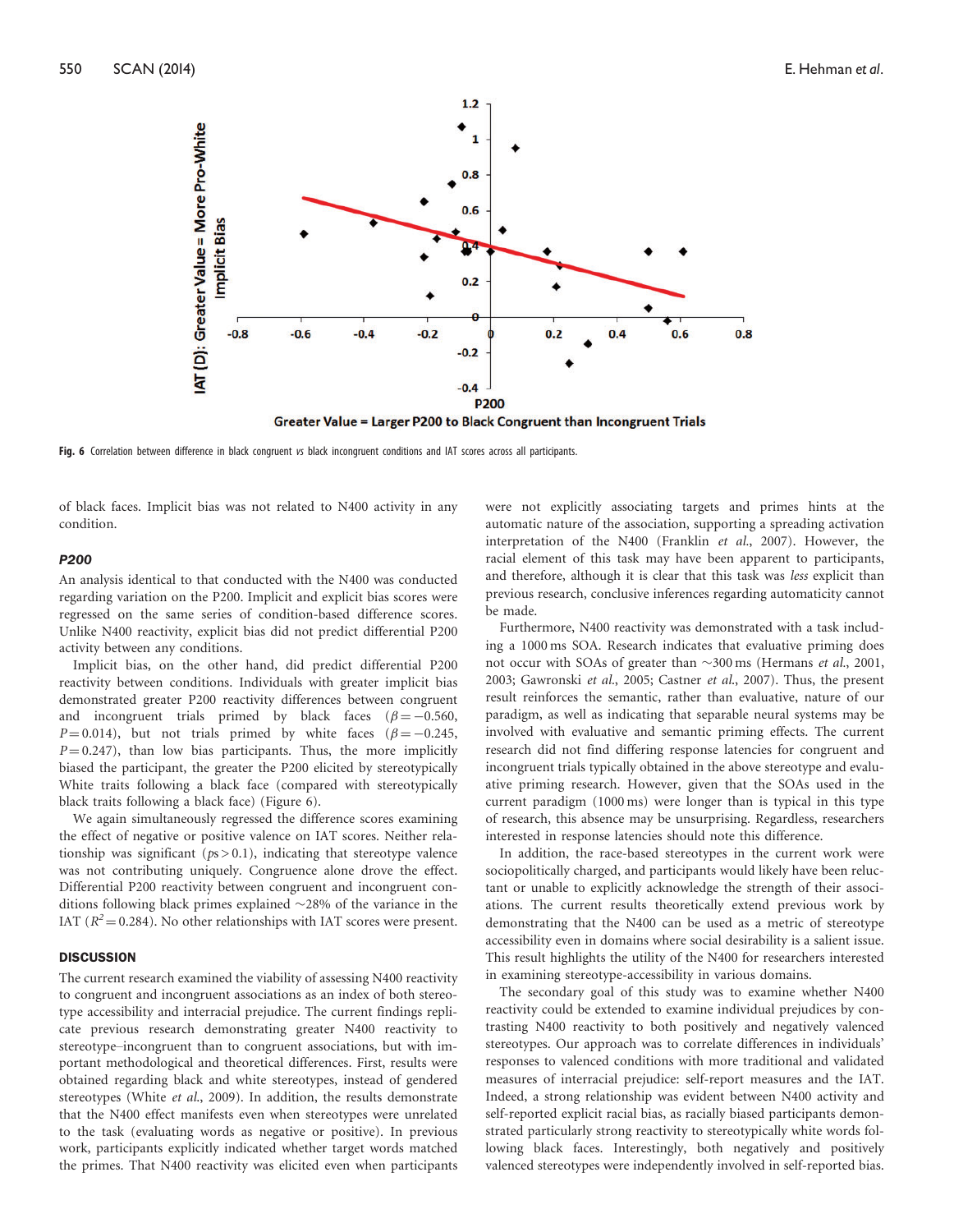<span id="page-8-0"></span>There was a striking difference in N400 morphology related to the explicit bias of the participant. In biased individuals, the N400 elicited by incongruent stereotypes endured for an additional 250 ms (Figure 5). To our knowledge, the only other research documenting such an effect was found comparing N400s elicited by incongruent words appearing as pairs or within a sentence [\(Van Petten, 1993\)](#page-9-0). Van Petten found more enduring N400 activity  $(\sim]200 \text{ ms}$  longer) when incongruencies were located within sentences, compared with N400 activity following an incongruent word pair, concluding that the longer duration reflected the associated semantic detail retrieved for the word that elicited the N400. In the current research, a similar interpretation suggests that individuals with greater explicit bias might have engaged in longer and more complex analysis when stereotypically white words were primed with black faces, compared with their less biased peers. Thus, white words associated with black faces may be incongruent only for individuals with greater explicit bias, while less biased individuals exhibit an N400 more typical of semantic processing ([Kutas and Hillyard, 1984; Nigam](#page-9-0) et al., 1992; [Van Petten, 1993\)](#page-9-0). This novel, although unexpected, result is consistent with the original hypotheses. The results of our secondary hypotheses should be viewed with some care, given our moderate sample size and the sometimes ephemeral nature of individual differences. That said, we note the robust relationship between N400 reactivity and self-reported bias  $(R^2 = 0.417)$  and believe that future work should examine the link between N400 reactivity and individual biases more closely.

Regarding effects involving other ERPs, participants demonstrated larger P200s to negative than positive traits in general, consistent with previous characterizations of P200 activity as primarily demonstrating vigilance to threat (Bartholow et al., 2003). In addition, the P200 was sensitive to the race of prime, valence and congruence of trait simultaneously as demonstrated by the three-way interaction (Figure 4). This pattern of activity might be explained as an overall reaction to negative White traits. Participants might have found negative ingroup traits more threatening than positive ingroup traits. In turn, these negative ingroup traits may have been particularly threatening when explicitly associated with the ingroup by the face prime.

An alternative to this explanation is that larger P200s were simply elicited by negative, stereotypically white words. We favor the incongruency explanation, however, given our care in selecting target traits. Negative stereotypically white words were not (i) more stereotypical or (ii) longer than any other trait categories and were not (iii) more negative in valence than negative black stereotypes. Future research may examine whether these traits varied on other dimensions, and how that might account for the current results. Nonetheless, the current results indicate that the P200 may be more sensitive to multiple dimensions than previously believed.

In addition, differential P200 reactivity predicted individuals' implicit bias. This relationship was evident only when contrasting congruent and incongruent conditions following black faces. Unlike the P200 interaction regarding activity across all conditions, neither the presence of a white prime nor valence of trait contributed to this effect. The P200 has previously been linked with behaviors associated with greater implicit bias, such as willingness to shoot or not shoot a target (Correll et al., 2006) and IAT scores (He et al[., 2009](#page-9-0)). The present effect appears to replicate these patterns of results, although we note that the current methodology varies dramatically from them. Thus, the current results converge with a growing body of research pointing to the P200 as a valuable neurological index of affectively based biases with important behavioral outcomes, but future research should more closely examine the P200-implicit bias link to determine what these different tasks may be similarly capturing.

Although the difference scores utilized contrasts varying traits following the face prime (e.g. Black Congruent - Black Incongruent), an alternative method would have been to contrast conditions where the trait was held constant while varying the race of face prime (e.g. Black Congruent – White Incongruent). This alternative method of incongruence was in fact examined, but no relationships with ERPs were evident. Increased vigilance and attention following black primes may be responsible for this pattern of effects. Supportive of this possibility, faster response latencies and larger N100s were elicited by traits following black than white primes. Previous work has demonstrated that the N100 is sensitive to task factors (Hillyard and Münte, 1984) such as whether targets are armed in a shooter paradigm (Correll et al., 2006), indicating that participants may have believed that traits following Black faces were more relevant to the task, or that assessments of prejudice were being made on those trials and thus commanding attention. We had no a priori hypotheses about which contrasts might best predict bias, however, and future work should examine exactly why these particular comparisons were linked with bias. This result highlights the importance of corroborating neurological measures with other, better understood assessments of behavior [\(Guglielmi, 1999](#page-9-0)).

A limitation of the current work involves the selected stereotypical traits. Specifically, negative black stereotypes were evaluated as more negative than negative white stereotypes. This result is likely due to the physical danger connotations of the negative black stereotypes. We selected the most negatively or positively valenced traits in each category to maximize participant responsiveness, but more equally matched comparisons would have been preferable. However, it is critical to note that this difference in valence regarding negative stimuli does not account for any of the current effects. Participants generally responded to these different categories of stimuli equally and indeed sometimes demonstrated greater reactivity to negative white stereotypes (e.g. P200). Nonetheless, future research should ensure stimuli are equated on all dimensions.

In summary, the current research extends previous work finding that the N400 can act as a viable index of stereotype accessibility in interracial domains. In addition, we provide preliminary evidence that differential N400 and P200 reactivity to negatively and positively valenced stereotypes may provide a window into individual biases. These results warrant future attention regarding neurological indicators of prejudice and stereotype endorsement. Further research may be able to use such components to shed further light on the neurological roots of intergroup conflict.

#### **REFERENCES**

- Amodio, D.M. (2008). The social neuroscience of intergroup relations. European Review of Social Psychology, 19, 1–54.
- Amodio, D.M., Devine, P.G. (2006). Stereotyping and evaluation in implicit race bias: evidence for independent constructs and unique effects on behavior. Journal of Personality and Social Psychology, 91, 652–61.
- Bartholow, B.D., Pearson, M.A., Gratton, G., Fabiani, M. (2003). Effects of alcohol on person perception: a social cognitive neuroscience approach. Journal of Personality and Social Psychology, 85, 627–38.
- Bentin, S., McCarthy, G., Wood, C.C. (1985). Event-related potentials, lexical decision and semantic priming. Electroencephalography and Clinical Neurophysiology, 60, 343-55.
- Brigham, J.C. (1993). College students' racial attitudes. Journal of Applied Social Psychology, 23, 1933–67.
- Bargh, J.A., Chartrand, T.L. (2000). The Mind in the Middle: A Practical Guide to Priming and Automaticity Research. New York, NY: Cambridge University Press.
- Castner, J.E., Chenery, H.J., Copland, D.A., Coyne, T.J., Sinclair, F., Silburn, P.A. (2007). Semantic and affective priming as a function of stimulation of the subthalamic nucleus in Parkinson's disease. Brain, 130, 1395–407.
- Chwilla, D.J., Kolk, H.H.J., Mulder, G. (2000). Mediated priming in the lexical decision task: evidence from event-related potentials and reaction time. Journal of Memory and Language, 42, 314–41.
- Correll, J., Urland, G.R., Ito, T.A. (2006). Event-related potentials and the decision to shoot: the role of threat perception and cognitive control. Journal of Experimental Social Psychology, 42, 120–8.
- Cuddy, A.J.C., Fiske, S.T., Glick, P. (2007). The BIAS map: behaviors from intergroup affect and stereotypes. Journal of Personality and Social Psychology, 92, 631–48.